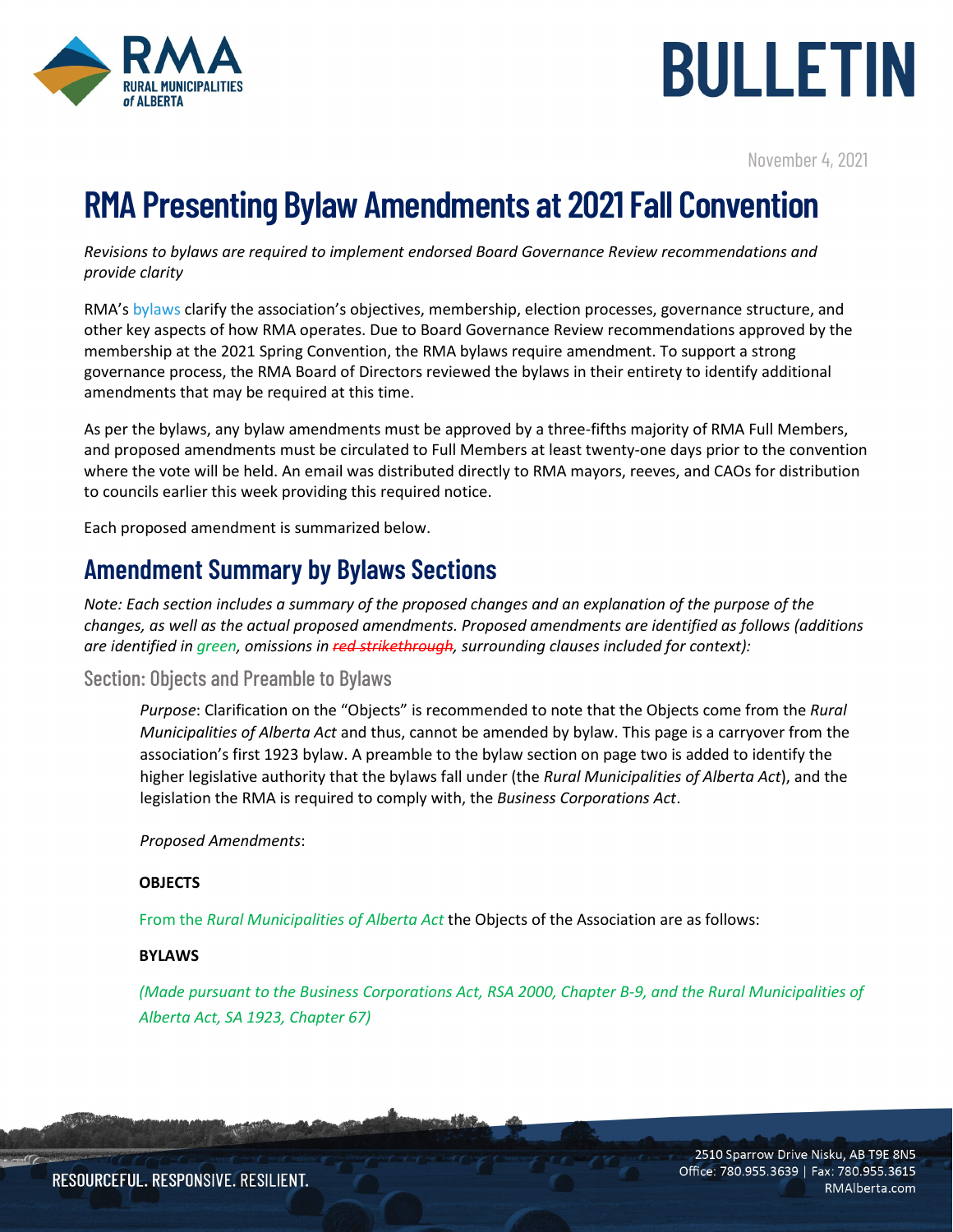#### Section A: Definitions

*Purpose*: Several proposed definition amendments are proposed to clarify the RMA bylaws. This includes:

- 1(b). The definition of "Business Services" Division has been updated to reflect the previous name change of the insurance subsidiary from Jubilee Insurance Agencies Ltd to RMA Insurance, the newer name change of the Trade Division to Canoe Procurement Group of Canada, and the dissolution of RMA Fuel which is now part of Canoe Procurement.
- 1(h). The definition of "Electronic Means" for participating in meetings and providing written notice has been added. Elsewhere in the bylaw changes have been made to modernize language to define how both board meetings can be held and meeting notices provided by electronic means referring to this new definition of electronic means. This new wording matches the recent revisions made to the *Business Corporations Act* by *[Bill 53: Virtual Meetings Act](https://www.assembly.ab.ca/assembly-business/bills/bill?billinfoid=11895&from=bills)*.
- 1(i). The definition of "Executive Director" has been modernized to reflect that the position is a Chief Executive Officer and not a Secretary Treasurer. This matches the language used in the *Business Corporations Act*.
- $\bullet$  1(i). The definition of "Member" was added to the definition section to reference that additional explanation of member classes is provided in the "Membership" section of the bylaw.
- 1(l). The definition of "Rural Municipality" has been added to in order to reference the Special Areas Act in addition to the *Municipal Government Act* (MGA) definition that is already referenced in order to be consistent. Special Areas are not defined in the MGA and can easily be confused with the term "Specialized Municipality".

#### *Proposed Amendments*:

- 1. The following terms shall have the associated meanings set forth below:
- (b) "Business Services" shall mean the delivery of business services and goods to Members through entities including, but not limited to, RMA Insurance and Canoe Procurement Group of Canada. the Trade Division, Jubilee Insurance Agencies Ltd., and Prairie Fuel Advisors;
- (h) "Electronic means", in respect of attending or holding a meeting, means a method of electronic or telephonic communication that enables all persons attending the meeting to hear and communicate with each other instantaneously, including, without limitation, teleconferencing and computer network-based or internet-based communication platforms. "Electronic Means" in respect to providing notices to be given in writing shall include email, member bulletins, or other electronic means of transmitting written material that the members are advised in advance that this method will be used to transmit notices;
- (i) "Executive Director" shall mean the chief staff officer hired by the Board to oversee the management and operations of the Association and who shall act as the Secretary-Treasurer Chief Executive Officer of the Association;
- (j) "Member" shall mean a Full Member and an Associate Member further defined under Membership;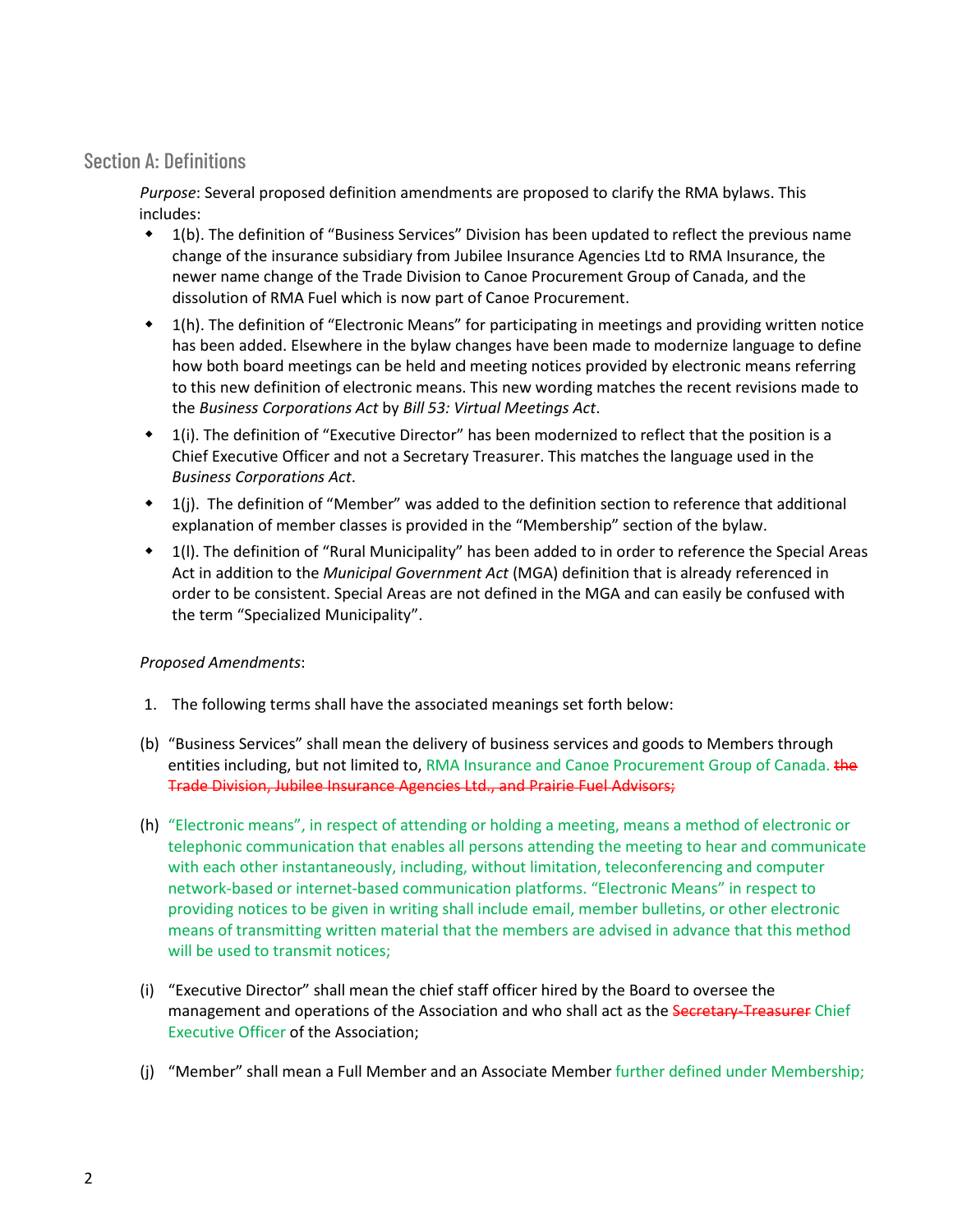(l) "Rural Municipality" shall mean a municipal district created pursuant to the Municipal Government Act, R.S.A. 2000, c. M-26, county, or special area within the Province; and defined pursuant to the Special Areas Act, R.S.A. 2000, c. S-16.

#### Section B: Membership

*Purpose*: Upon reviewing the definition of members, the RMA Board of Directors identified the need for clarification, including:

- 2(a). Clarification that "Full Members have access to all the Association's services including Advocacy and Business Services" as that is not stated anywhere despite the fact that the bylaw states that limited services are available to Associate Members.
- 2(b) Clarification has been added to the definition of "Associate Members" stating that such members must be non-taxable, an important point for the RMA as a business entity with the Canadian Revenue Agency. The rest of the clause has been simplified to better define this group in more general terms plus the term "trading privileges" has been dropped reflecting that the association no longer has a Trade division.

#### *Proposed Amendments*:

- 2. There shall be the following categories of membership within the Association: Full Membership and Associate Membership, with the specific characteristics set forth below:
	- (a) Full Members of the Association shall consist of councils of rural municipalities, who have paid the applicable membership fee for the year. Full Members have access to all the Association's services including Advocacy and Business Services. Ownership of the assets of the Association shall be vested exclusively with the Full Members and, upon dissolution of the Association, or at such other times as the Board may determine, distribution of assets will be made amongst the Full Members. Full Members shall be voting Members, and shall, at each Convention, have that number of votes equal to the number of Voting Delegates of the Member in attendance.
	- (b) Associate Members shall consist of non-taxable entities including, but not limited to, municipalities that are not Full Members; service, housing, or utility authorities, agencies, or commissions; school boards and educational institutions; public sector agencies and institutions; associations; and not for profit organizations and community groups, those organizations and institutions whose objects relate to the welfare and advancement of Rural Municipality ratepayers or residents, and without restricting the generality of the foregoing, shall include school divisions, school districts, towns, villages, cities, hospital districts, health units, senior citizens' homes, municipal, community and recreation organizations, irrigation districts and water boards, and cooperatives supplying electric power or natural gas associations comprised of the said organizations or institutions, who have paid the applicable membership fee for the year. The rights and privileges of Associate Members shall be limited to all trading privileges within access to the Association's Business Services. Associate Members are non-voting members and are not entitled to participate in a distribution of the assets of the Association.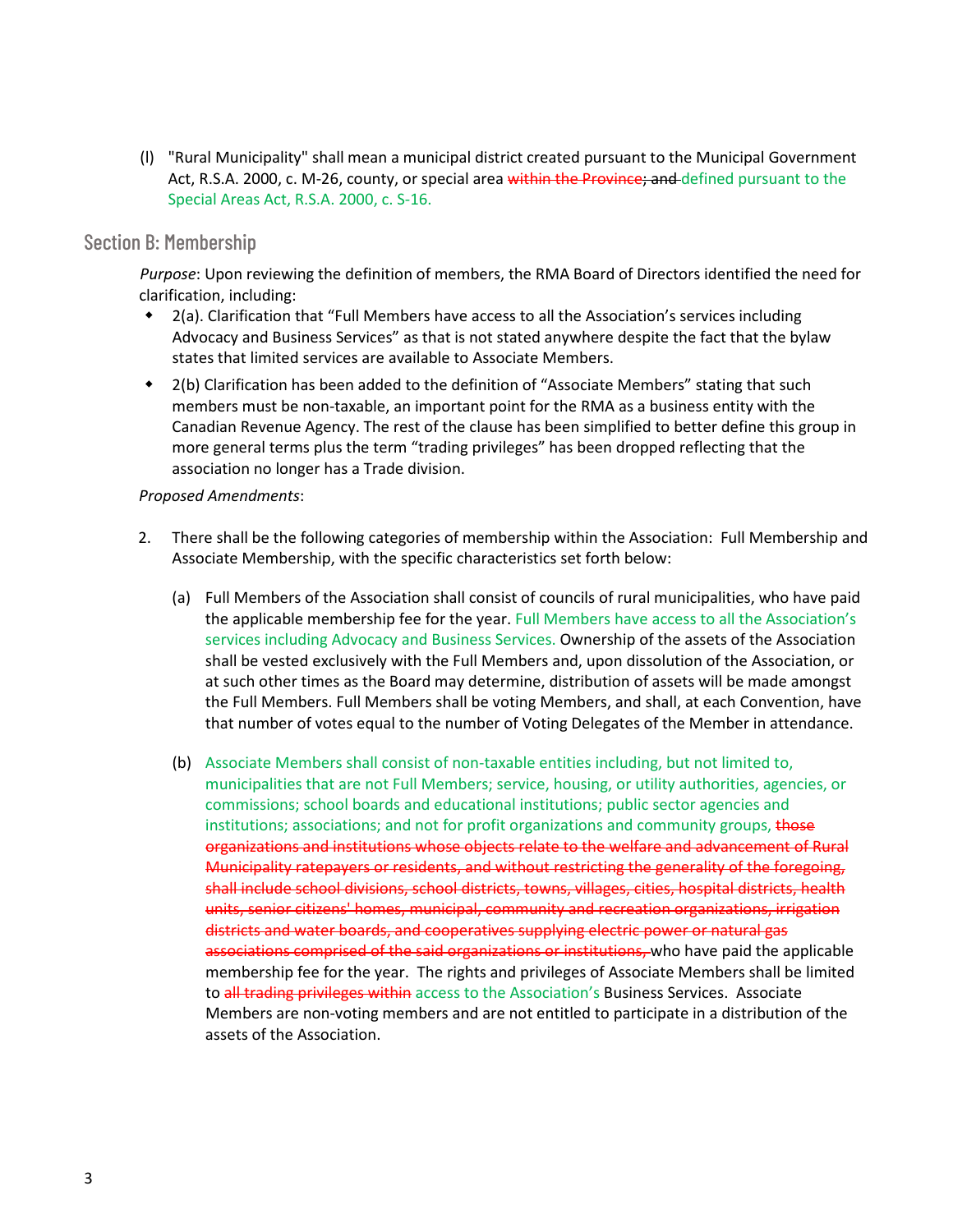#### Section D: Convention (Meeting of the Members)

*Purpose:* A simple amendment to this section has been identified to clarify that the notice in writing that is required for convention may be provided by electronic means.

#### *Proposed Amendment*:

7. Conventions of the Association may be called at any time by the Executive Director upon the instructions of the Board by notice in writing, at least twenty-one (21) days prior to the date of such Convention. Notice in writing may be provided by electronic means. The accidental omission to give notice of a Convention, or the non-receipt of a notice by, any of the Full Members entitled to receive notice does not invalidate proceedings at the Convention. The Full Members of the Association may petition a Convention by submitting a petition signed by at least fifty (50%) plus one (1) of the Full Members in good standing, to the President of the Association, setting forth the reasons for calling such Convention. The Convention Chair shall then call the Convention to order at the hour, time, and place for which it is advertised. Included in each notice of the Convention shall be an agenda for the conduct of the Convention.

#### Section E: Election of Directors and Officers

*Purpose:* This section reflects recommendations supported by the membership through the 2021 Board Governance Review. During that review, the membership supporting moving the RM of Wood Buffalo from District 4 to District 5. That change spurred the need to revisit the use of district names in the RMA bylaws, which may not accurately reflect the regions of the province the district covers. As such, clause 11 includes proposed amendments to identify each District by number only within the bylaw, while still enabling the RMA and each district to name their district outside of the formal bylaw.

Clause 12 includes three amendments:

- A statement has been added to clarify that the board has ability to put in place policies to implement its control and management of the association
- The minimum three-day time frame for board meeting notification has been eliminated. This is recommended to match the recent changes to the *Business Corporations Act* which was amended via *Bill 53: Virtual Meetings Act*.
- The clause has been amended to allow for an expanded option of hosting board meetings virtually by "electronic means" and allow for written notice of a board meeting by "electronic means" as earlier defined.

Clause 15 has been amended to put in place a term limit of six years for the President, to fulfil the member approved recommendation from the 2021 RMA Board Governance Review.

#### *Proposed Amendments*:

11. As necessary, at the Convention, there shall be elected a President or Vice President, and/or five (5) directors, one (1) representing each of the Districts identified below. (the "District Directors"). The officers and directors so elected shall form the Board, and shall serve until their successors are elected and installed.